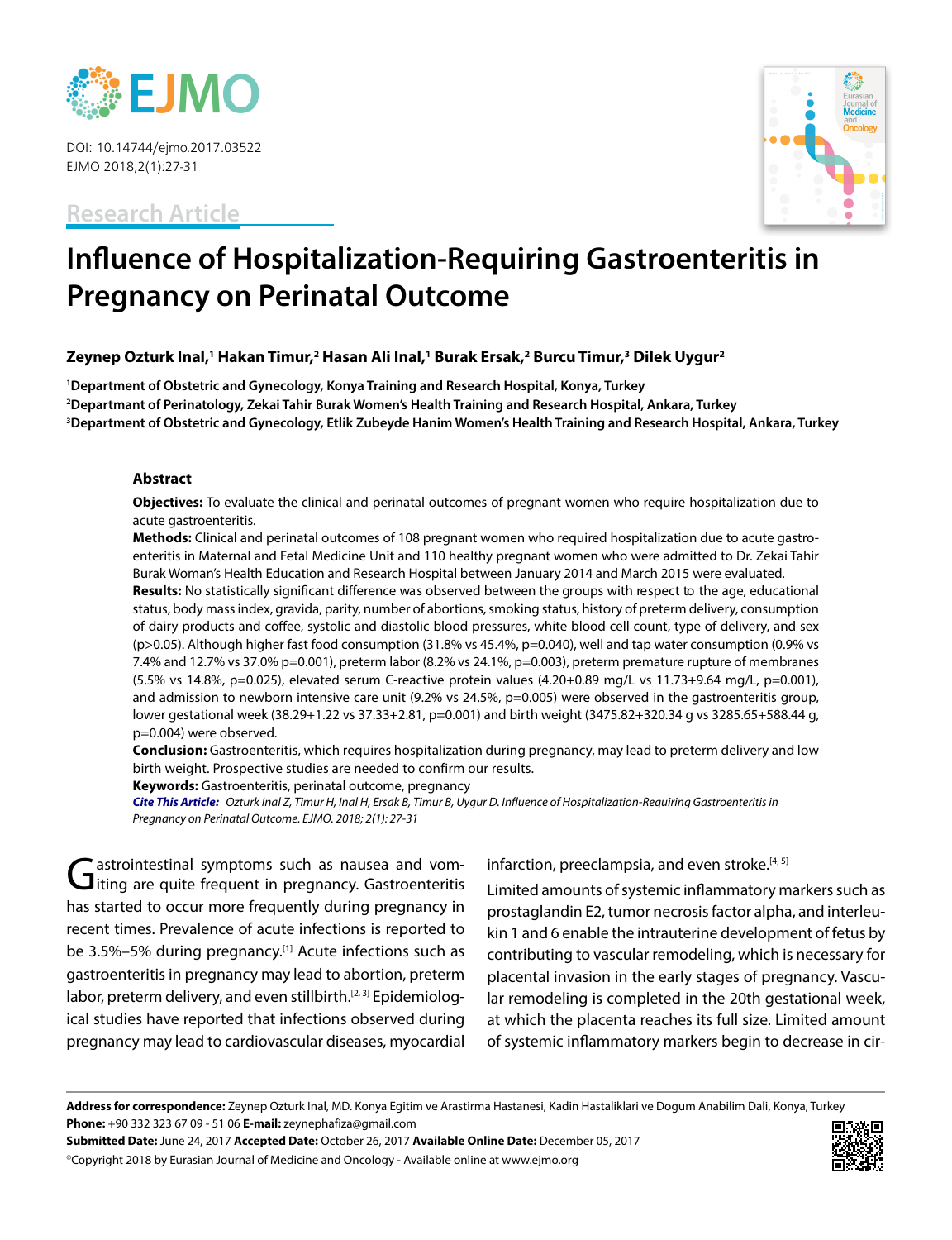culation.[6-8] The amount of these markers increases again during labor, and this increase aids cervical maturation and uterine contractility.<sup>[9, 10]</sup> Elevated inflammatory marker amounts due to infections, except during the delivery process, may lead to some negative perinatal outcomes.[11, 12]

Low birth weight babies may be encountered as the result of malabsorption, similar to that observed in cases of inflammatory bowel diseases (such as Crohn's disease), if gastroenteritis in pregnancy becomes chronic.

Although acute bacterial gastroenteritis is most commonly caused by Escherichia coli, followed by Shigella sp., Salmonella sp., Campylobacter sp., Enterohemorrhagic E. coli (EHEC), Vibrio sp., and Listeria monocytogenes, acute viral gastroenteritis is most commonly caused by rotavirus and adenovirus in children below 2 years of age. Giardia intestinalis, Cryptosporidium sp., Entamoeba histolytica, and Dientamoeba fragilis are the common causes of acute parasitic gastroenteritis.<sup>[13]</sup>

In this study, we aimed to retrospectively evaluate the clinical and perinatal outcomes of the patients who were admitted to the Maternal and Fetal Medicine Unit of our hospital due to pregnancy and acute gastroenteritis.

Clinical and perinatal outcomes of 108 pregnant women who required hospitalization due to acute gastroenteritis in Maternal and Fetal Medicine Unit and 110 healthy pregnant women who did not have a history of gastroenteritis and risky pregnancy (i.e., without preeclampsia, gestational diabetes, preterm labor, etc.) were admitted to Dr. Zekai Tahir Burak Woman's Health Education and Research Hospital, Ankara, Turkey between January 2014 and March 2015 were evaluated. Patients with inflammatory bowel diseases such as ulcerative colitis and Crohn's disease, celiac disease, lactose intolerance, or cow's milk allergy were excluded from the study. Stool cultures were obtained from pregnant women with gastroenteritis. Clinical and perinatal outcomes of the patients were evaluated after obtaining the approval of the Ethics Committee of our hospital. The groups were compared with respect to the age, educational status, body mass index (BMI), gravida, parity, number of abortions, smoking status, history of preterm delivery, milk and dairy product consumption, coffee consumption, prepared food consumption, drinking water source, systolic and diastolic blood pressures, serum white blood cell count, delivery type, sex of the baby, serum C-reactive protein (CRP) value, admission to newborn intensive care unit, gestational week, and birth weight.

Statistical analysis was performed using the Statistical Package for Social Sciences 15 (SPSS Inc.) software and Excel program. Kolmogorov–Smirnov test was performed for the detection of continuous variables normally and not

| <b>Table 1.</b> Demographic characteristics of the participants |                        |          |  |  |
|-----------------------------------------------------------------|------------------------|----------|--|--|
| <b>Control</b>                                                  | <b>Gastroenteritis</b> | p        |  |  |
| (110)(%                                                         | (108)(%                |          |  |  |
| $30.33 + 3.96$                                                  | $29.93 + 5.84$         | 0.593    |  |  |
| $25.95 + 3.75$                                                  | $26.07 + 3.23$         | 0.864    |  |  |
| $2(1-6)$                                                        | $1(1-6)$               | 0.224    |  |  |
| $0(0-3)$                                                        | $0(0-3)$               | 0.306    |  |  |
| $0(0-3)$                                                        | $0(0-4)$               | 0.379    |  |  |
| 10(9.1)                                                         | 7(6.5)                 | 0.615    |  |  |
| 7(6.4)                                                          | 14(13)                 | 0.096    |  |  |
| 35(31.8)                                                        | 49 (45.4)              | $0.040*$ |  |  |
| 94 (87)                                                         | 99 (90)                | 0.530    |  |  |
|                                                                 |                        |          |  |  |
| 4(3.6)                                                          | 4(3.7)                 | 0.765    |  |  |
| 87 (79.1)                                                       | 84 (77.8)              |          |  |  |
| 16(14.5)                                                        | 16(14.8)               |          |  |  |
| 3(2.7)                                                          | 4(3.7)                 |          |  |  |
|                                                                 |                        |          |  |  |
| 1(0.9)                                                          | 8(7.4)                 | $0.001*$ |  |  |
| 14 (12.7)                                                       | 40 (37.0)              |          |  |  |
| 45 (40.9)                                                       | 25(23.1)               |          |  |  |
| 50 (45.5)                                                       | 35 (32.4)              |          |  |  |
|                                                                 |                        |          |  |  |

BMI: body mass index; \*Statistically significant.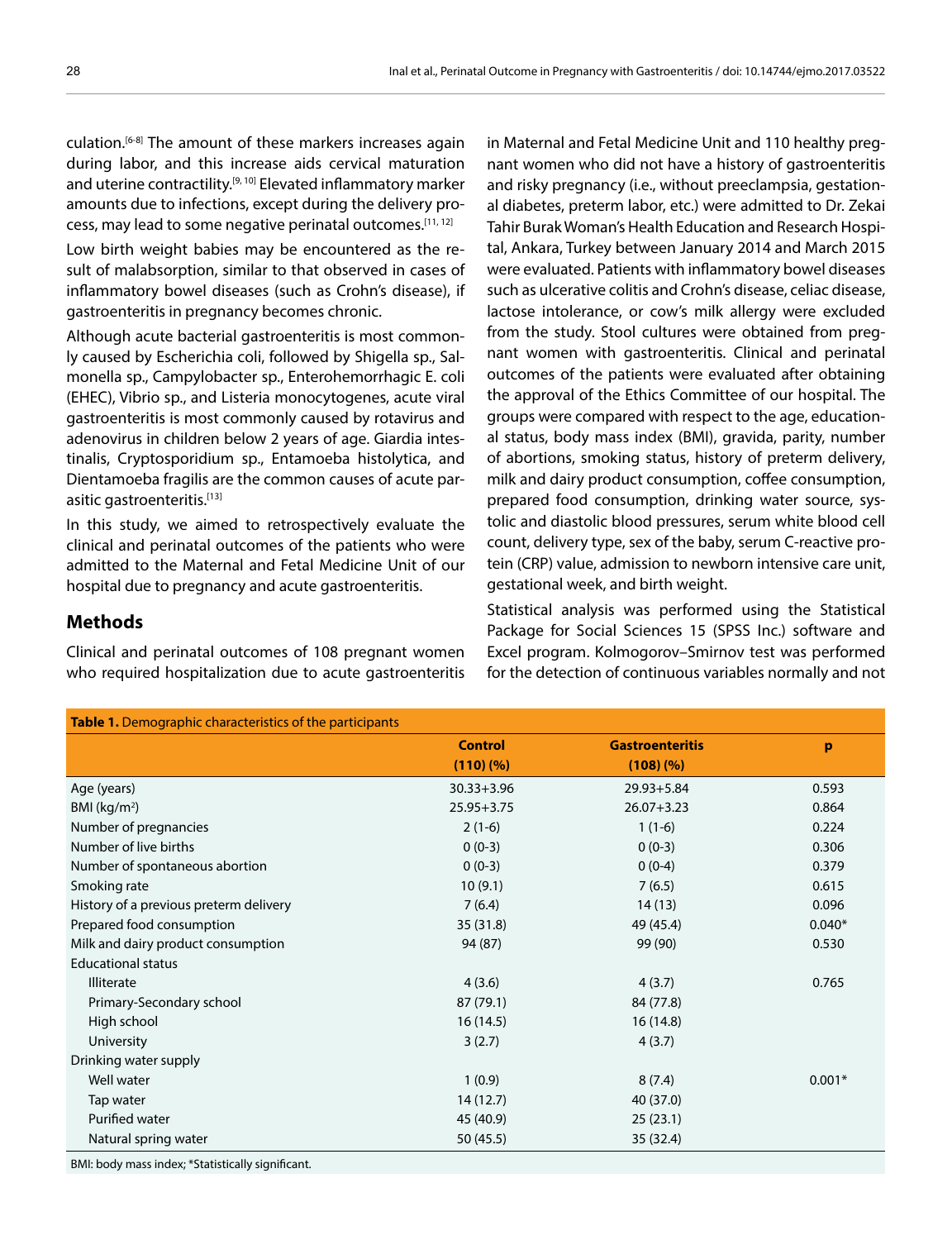normally distributed. Results were given as mean±standard deviation using independent samples tests for normally distributed data; results were given as median (min–max) using Mann–Whitney U test for not normally distributed data. Pearson chi-square or Fisher Exact test was used for categorical variables. A p value of <0.05 was accepted as

#### **Results**

statistically significant.

Overall, 108 patients were hospitalized due to pregnancy and gastroenteritis in the course of this retrospective study. A statistically significant difference was not detected between the control (110 patients) and gastroenteritis groups with respect to the age, educational status, BMI, parity, gravida, number of abortions, smoking status, history of a previous preterm delivery, milk and dairy product consumption, and coffee consumption. Prepared food consumption (31.8% vs 45.4%, p=0.040) and well and tap water consumption (0.9% vs 7.4% and 12.7% vs 37.0% p=0.001) were detected to be higher in the gastroenteritis group (Table 1). Systolic and diastolic blood pressures, serum white blood cell count, delivery type, and sex were similar between the groups.

The daily stool discharge  $(1.13\pm0.33 \text{ vs } 9.04\pm2.71, \text{p}=0.001)$ , serum CRP value (4.20±0.89 vs 11.73±9.64, p=0.001),

preterm labor rate (8.2% vs 24.1%, p=0.003), preterm premature rupture of membrane rate (5.5% vs 14.8%, p=0.025), and admission to newborn intensive care unit rate (9.2% vs 24.5%, p=0.005) were statistically significantly higher in the acute gastroenteritis group. However, the gestational week (38.29±1.22 vs 37.33±2.81, p=0.001) and birth weight  $(3475.82 \pm 320.34$  g vs  $3285.65 \pm 588.44$  g, p=0.004) were statistically significantly lower in the gastroenteritis group. There was no difference in the preeclampsia rate ( $p=0.330$ ). Although the stool culture was positive in 6 (5.5%) patients in the gastroenteritis group (E. histolytica in 5 patients and S. enterica in 1 patient), occult blood test was positive in 4 (3.7%) patients (Table 2).

## **Discussion**

In this retrospective study, we found that preterm labor was higher in the gastroenteritis group consistent with previous literatures. Gastroenteritis in pregnancy could lead to preterm delivery. In a study evaluating approximately 10.000 deliveries retrospectively, it was detected that gastroenteritis could be encountered in one of each three women during pregnancy and could be seen equally in every trimester.<sup>[14]</sup> In that study, gastroenteritis was detected more frequently in younger pregnant women, women who met negative life events at least once during their life,

| Table 2. Clinic and laboratory outcomes of the groups |                    |                        |          |  |
|-------------------------------------------------------|--------------------|------------------------|----------|--|
|                                                       | <b>Control</b>     | <b>Gastroenteritis</b> | p        |  |
|                                                       | (110)(%            | (108)(%                |          |  |
| Daily stool discharge                                 | $1.13 + 0.33$      | $9.04 + 2.71$          | $0.001*$ |  |
| Systolic blood pressure (mmHg)                        | 103.23+11.66       | 104.03+11.01           | 0.603    |  |
| Diastolic blood pressure (mmHg)                       | 65.77+6.84         | 64.69+6.60             | 0.432    |  |
| Body temperature (°C)                                 | $36.90 + 0.63$     | $36.93 + 0.59$         | 0.714    |  |
| $WBC$ (mm <sup>3</sup> )                              | 11.815.73+3.238.61 | 12.056.39+3.143.71     | 0.578    |  |
| $CRP$ (mg/L)                                          | $4.20 + 0.89$      | $11.73 + 9.64$         | $0.001*$ |  |
| Gestational age at delivery                           | 38.29+1.22         | $37.33 + 2.81$         | $0.001*$ |  |
| Preterm labor (%)                                     | 9(8.2)             | 26(24.1)               | $0.003*$ |  |
| Preterm premature rupture of membranes (%)            | 6(5.5)             | 16(14.8)               | $0.025*$ |  |
| Preeclampsia (%)                                      | 3(2.7)             | 6(5.6)                 | 0.330    |  |
| Birth weight (g)                                      | 3.475.82+320.34    | 3.285.65+588.44        | $0.004*$ |  |
| Delivery type                                         |                    |                        |          |  |
| Normal spontaneous delivery rate                      | 64 (58.2)          | 46 (41.8)              | 0.196    |  |
| $C/S$ rate                                            | 72 (66.7)          | 36(33.3)               |          |  |
| Sex                                                   |                    |                        |          |  |
| Female                                                | 54 (49.1)          | 50 (46.3)              | 0.680    |  |
| Male                                                  | 56 (50.9)          | 58 (53.7)              |          |  |
| <b>NICU</b>                                           | 10(9.2)            | 26(24.5)               | $0.005*$ |  |
| Stool culture positive                                |                    | 6(5.5)                 | $0.014*$ |  |
| Fecal occult blood positive                           |                    | 4(3.7)                 | $0.017*$ |  |
|                                                       |                    |                        |          |  |

WBC: White blood cell; CRP: C-reactive protein; C/S: Cesarean section; NICU: Neonatal intensive care unit; \*Statistically significant.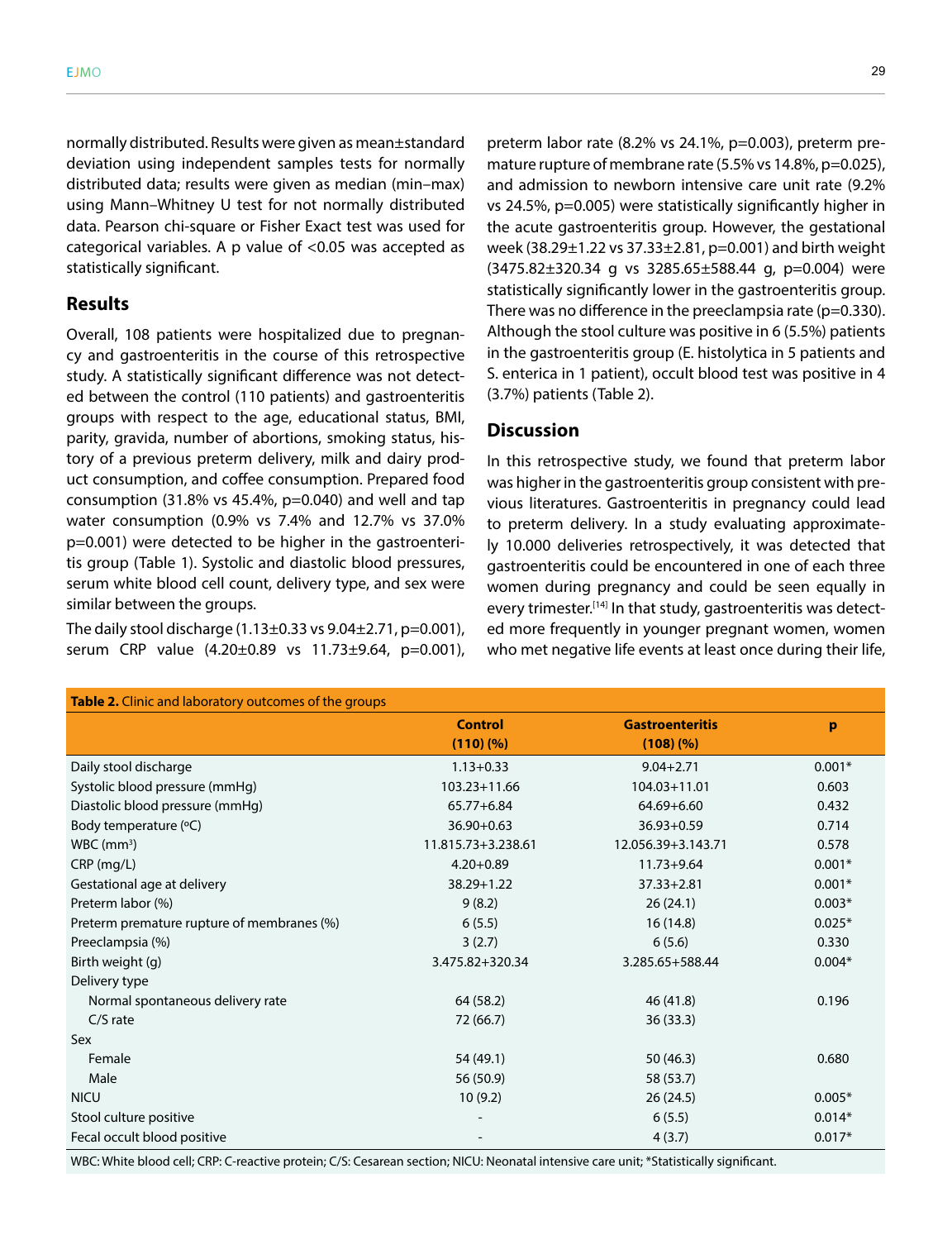and hospital staff. Young women were also shown to be at a higher risk for gastroenteritis in another study. This was possibly because young women are contaminated from their younger children compared with those of older wom $en.$ <sup>[15]</sup>

Contamination with rotavirus and other gastrointestinal pathogens occurs through contaminated hands and food and also inter-personal contact within family.[16] Gastroenteritis was reported to be more common among crowded families.[15]

Diagnosis of gastroenteritis is mostly based on its signs and symptoms. Slutsker et al.<sup>[17]</sup> could not detect any pathogen in 91.6% of stool specimens of 30.000 patients who were admitted with diagnosis of gastroenteritis. Growing could be detected in only 5.5% of our patients, similar to that in the above study. Mc Carthy et al.<sup>[15]</sup> reported that only 2% of the gastroenteritis patients received medical care. Unfortunately, we cannot report a ratio of medical care in pregnant women.

In a study from Sweden, cause of gastroenteritis was detected to be mostly of bacterial origin (Campylobacter sp., Clostridium difficile, enterotoxigenic E. coli, and calicivirus). Viral pathogens were detected to be most frequent among pediatric age group, mainly rotavirus.<sup>[18]</sup>

Infectious gastroenteritis should be discriminated from urinary tract infections, acute appendicitis, and prostaglandin-related increased bowel movements in pregnancy. Prostaglandins may increase bowel movements through stimulating smooth muscles, and this is quite common in pregnancy.<sup>[19]</sup> Prostaglandin-related nausea and vomiting also increase in pregnancy; however, this is most commonly seen during the first trimester.<sup>[20]</sup>

Although Ludvigsson et al.<sup>[14]</sup> included all pregnant women and gastroenteritis cases in their study regardless of hospitalization, we included only the pregnant women who were hospitalized due to gastroenteritis. They reported that gastroenteritis in months 4, 5, and 7 shortens the duration of pregnancy; infections seen in the other months did not influence the duration of pregnancy or affect overall perinatal outcome. We observed that preterm delivery occurred, and more infants were admitted to the newborn intensive care unit.

Inflammatory bowel diseases such as Crohn's disease and ulcerative colitis were shown to cause preterm delivery and intrauterine growth retardation.<sup>[21]</sup> However, hospitalization-requiring gastroenteritis can also lead to preterm delivery similar to inflammatory bowel diseases.

We recommend that prepared food consumption and well and tap water consumption should be avoided for the pre-

vention of gastroenteritis. Pregnant women with gastroenteritis should be hospitalized, and parenteral supportive therapy must be provided; they must also be warned regarding preterm birth.

In conclusion, it should be kept in mind that hospitalization-requiring gastroenteritis could lead to preterm delivery. Prospective studies are needed to confirm our results.

#### **Disclosures**

**Ethics Committee Approval:** The study was approved by the Local Ethics Committee.

**Peer-review:** Externally peer-reviewed.

**Conflict of Interest:** The authors have no disclosures and no conflict of interest to declare.

**Authorship contributions:** Concept – Z.O.I., H.T.; Design – H.A.I., B.E.; Supervision – H.T., B.T., D.U.; Materials – H.T.; Data collection &/or processing – Z.O.I., H.T.; Analysis and/or interpretation – H.A.I.; Literature search – Z.O.I, H.A.I.; Writing – H.A.I.; Critical review – Z.O.I., H.A.I.

#### **References**

- 1. Lain SJ, Roberts CL, Warning J, Vivian-Taylor J, Ford JB. A survey of acute self-reported infections in pregnancy. BMJ Open 2011;1:e00008[3. \[CrossRef\]](https://doi.org/10.1136/bmjopen-2011-000083)
- 2. Brocklehurst P. Infection and preterm delivery. BMJ 1999;318:548–[9. \[CrossRef\]](https://doi.org/10.1136/bmj.318.7183.548)
- 3. Goldenberg RL, Hauth JC, Andrews WW. Intrauterine infection and preterm delivery. N Engl J Med 2000;342:1500-7[. \[CrossRef\]](https://doi.org/10.1056/NEJM200005183422007)
- 4. Conde-Agudelo A, Villar J, Lindheimer M. Maternal infection and risk of preeclampsia: systematic review and metaanalysis. Am J Obstet Gynecol 2008;198:7-22[. \[CrossRef\]](https://doi.org/10.1016/j.ajog.2007.07.040)
- 5. Smeeth L, Thomas SL, Hall AJ, Hubbard R, Farrington P, Vallance P. Risk of myocardial infarction and stroke after acute infection or vaccination. [N Engl J Med 2004;351:2611–8.](https://doi.org/10.1056/NEJMoa041747)
- 6. Elenkov IJ, Wilder RL, Bakalov VK, Link AA, Dimitrov MA, Fisher S, et al. IL-12, TNF-alpha, and hormonal changes during late pregnancy and early postpartum: implications for autoimmune disease activity during these times. J Clin Endocrinol Metab 2001;86:4933–[8. \[CrossRef\]](https://doi.org/10.1210/jcem.86.10.7905)
- 7. Luppi P, Haluszczak C, Betters D, Richard CA, Trucco M, DeLoia JA. Monocytes are progressively activated in the circulation of pregnant women. J Leukoc Biol 2002;72:874–84.
- 8. McCracken SA, Hadfield K, Rahimi Z, Gallery ED, Morris JM. NF-kappaB-regulated suppression of T-bet in T cells represses Th1 immune responses in pregnancy. Eur J Immunol 2007;37:1386–96[. \[CrossRef\]](https://doi.org/10.1002/eji.200636322)
- 9. Romero R, Munoz H, Gomez R, Parra M, Polanco M, Valverde V, et al. Increase in prostaglandin bioavailability precedes the onset of human parturition. Prostaglandins Leukot Essent Fatty Acids 1996;54:187–91. [\[CrossRef\]](https://doi.org/10.1016/S0952-3278(96)90015-0)
- 10. Yuan M, Jordan F, McInnes IB, Harnett MM, Norman JE. Leukocytes are primed in peripheral blood for activation during term and preterm labour. [Mol Hum Reprod 2009;15:713–24.](https://doi.org/10.1093/molehr/gap054)